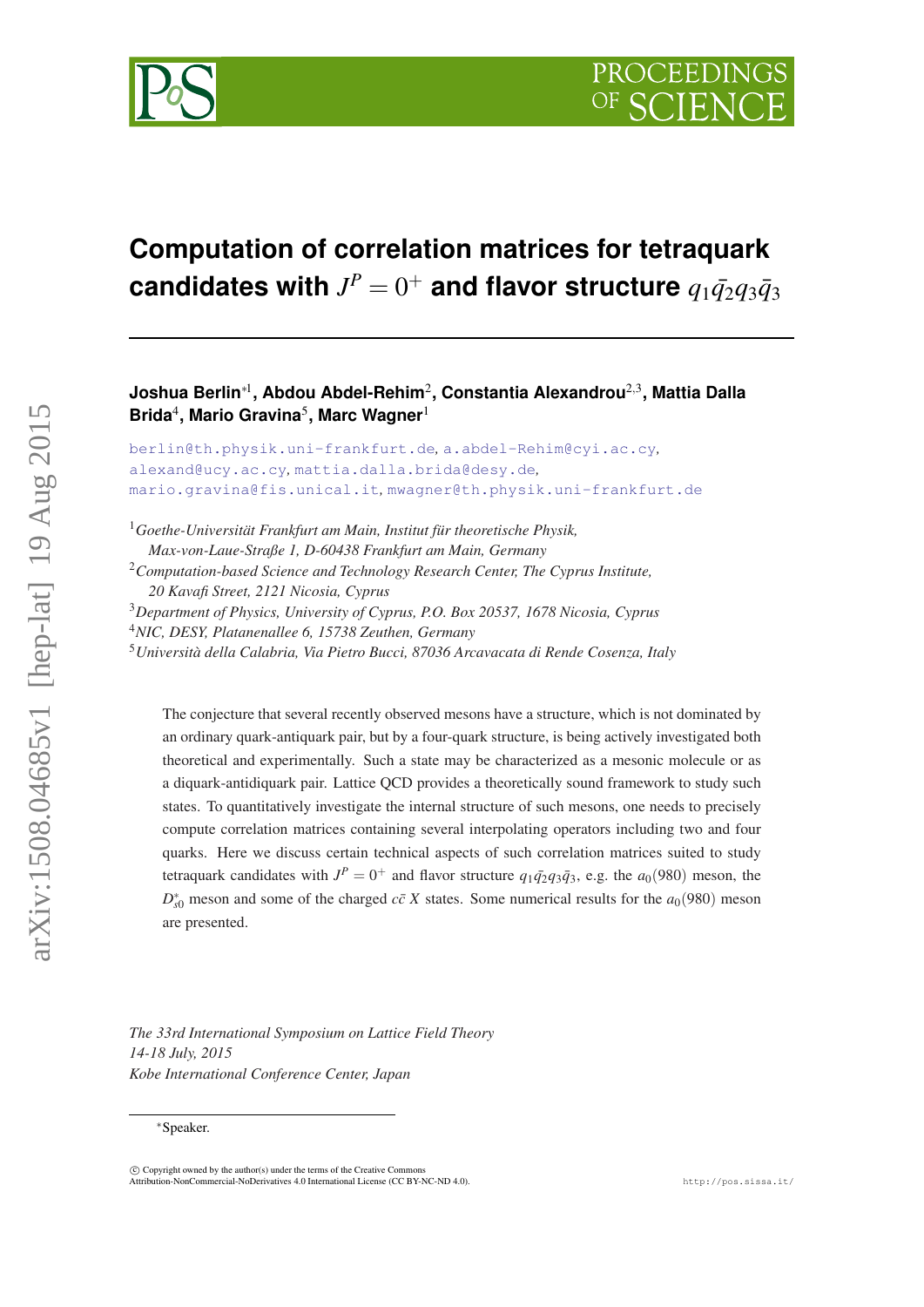# <span id="page-1-0"></span>1. Motivation

Our understanding of the light scalar meson sector (quantum numbers  $J^P = 0^+$ ) is still incom-plete [\[1,](#page-6-0) [2,](#page-6-0) [3](#page-6-0)]. The observed mass ordering of  $\sigma$ ,  $\kappa$ ,  $f_0(980)$  and  $a_0(980)$  is inverted compared to expectations from conventional  $q\bar{q}$  quark model calculations. Moreover, when assuming a  $q\bar{q}$  structure, it is hard to explain the mass degeneracy of  $f_0(980)$  and  $a_0(980)$ . However, the interpretation of this meson sector assuming a four-quark structure is rather straightforward. The expected mass ordering is consistent with experimental results and due to an additional  $s\bar{s}$  pair the degeneracy of  $f<sub>0</sub>(980)$  and  $a<sub>0</sub>(980)$  is not surprising (cf. Figure [1\)](#page-2-0).

Several lattice QCD studies of the light scalar mesons have been published in the last couple of years  $[4, 5, 6, 7, 8, 9, 10]$  $[4, 5, 6, 7, 8, 9, 10]$  $[4, 5, 6, 7, 8, 9, 10]$  $[4, 5, 6, 7, 8, 9, 10]$  $[4, 5, 6, 7, 8, 9, 10]$  $[4, 5, 6, 7, 8, 9, 10]$  $[4, 5, 6, 7, 8, 9, 10]$  $[4, 5, 6, 7, 8, 9, 10]$  $[4, 5, 6, 7, 8, 9, 10]$  $[4, 5, 6, 7, 8, 9, 10]$  $[4, 5, 6, 7, 8, 9, 10]$  $[4, 5, 6, 7, 8, 9, 10]$  $[4, 5, 6, 7, 8, 9, 10]$  $[4, 5, 6, 7, 8, 9, 10]$ . In this work we continue our investigation of the  $a_0(980)$  meson  $[11, 12, 12]$  $[11, 12, 12]$  $[11, 12, 12]$  $[11, 12, 12]$ [13](#page-6-0), [14,](#page-6-0) [15,](#page-6-0) [16](#page-6-0), [17\]](#page-6-0) and briefly discuss the applicability of our methods and codes to other systems, the  $D_{s0}^*$  meson and some of the charged  $c\bar{c}X$  states. In particular the investigation of tetraquark candidates with two heavy and two light quarks seems promising, since recent computations in the static limit predict a bound state [\[18](#page-6-0), [19\]](#page-6-0).

## 2. Interpolating operators and the correlation matrix

Our investigations are based on a  $6 \times 6$  correlation matrix

$$
C_{jk}(t) = \left\langle \mathcal{O}^{j}(t_2) \mathcal{O}^{k\dagger}(t_1) \right\rangle , \quad t = t_2 - t_1.
$$
 (2.1)

The interpolating operators  $\mathcal{O}^j$  generate quantum numbers  $I(J^P) = 1(0^+),$ 

$$
\mathscr{O}^1 = \mathscr{O}^{q\bar{q}} = \sum_{\mathbf{x}} \left( \bar{d}_{\mathbf{x}} u_{\mathbf{x}} \right) \tag{2.2}
$$

$$
\mathcal{O}^2 = \mathcal{O}^{K\bar{K}, \text{ point}} = \sum_{\mathbf{x}} \left( \bar{s}_{\mathbf{x}} \gamma_5 u_{\mathbf{x}} \right) \left( \bar{d}_{\mathbf{x}} \gamma_5 s_{\mathbf{x}} \right) \tag{2.3}
$$

$$
\mathscr{O}^3 = \mathscr{O}^{\eta_s \pi, \text{ point}} = \sum_{\mathbf{x}} \left( \bar{s}_{\mathbf{x}} \gamma_5 s_{\mathbf{x}} \right) \left( \bar{d}_{\mathbf{x}} \gamma_5 u_{\mathbf{x}} \right) \tag{2.4}
$$

$$
\mathscr{O}^4 = \mathscr{O}^{\mathcal{Q}\bar{\mathcal{Q}}} = \sum_{\mathbf{x}} \varepsilon_{abc} \left( \bar{s}_{\mathbf{x},b} (C\gamma_5) \bar{d}_{\mathbf{x},c}^T \right) \varepsilon_{ade} \left( u_{\mathbf{x},d}^T (C\gamma_5) s_{\mathbf{x},e} \right)
$$
(2.5)

$$
\mathscr{O}^5 = \mathscr{O}^{K\bar{K}, 2\text{-part}} = \sum_{\mathbf{x}, \mathbf{y}} \left( \bar{s}_{\mathbf{x}} \gamma_5 u_{\mathbf{x}} \right) \left( \bar{d}_{\mathbf{y}} \gamma_5 s_{\mathbf{y}} \right)
$$
(2.6)

$$
\mathscr{O}^6 = \mathscr{O}^{\eta_s \pi, 2\text{-part}} = \sum_{\mathbf{x}, \mathbf{y}} \left( \bar{s}_{\mathbf{x}} \gamma_5 s_{\mathbf{x}} \right) \left( \bar{d}_{\mathbf{y}} \gamma_5 u_{\mathbf{y}} \right), \tag{2.7}
$$

where *C* is the charge conjugation matrix. The operator  $\mathcal{O}^{q\bar{q}}$  generates a standard quark-antiquark state, while all other operators generate four-quark states.  $\mathcal{O}^{K\bar{K}}$ , point and  $\mathcal{O}^{\eta_s\pi}$ , point are of mesonic molecule structure ( $K\bar{K}$  and  $\eta_s\pi$ ), while  $\mathcal{O}^{Q\bar{Q}}$  corresponds to a diquark-antidiquark pair (we use the lightest (anti)diquarks with spin structure  $C\gamma_5$  [[20](#page-6-0), [21,](#page-6-0) [22](#page-6-0)]). These three operators are intended to model the expected structures of possibly existing four-quark bound states, i.e. of tetraquarks. The remaining two operators  $\mathcal{O}^{K\bar{K}$ , 2-part and  $\mathcal{O}^{\eta_s\pi}$ , 2-part independently generate two mesons  $(K+\bar{K}^{\eta_s})$ and  $\eta_s + \pi$ ) and, hence, should be suited to resolve low-lying two-particle scattering states.

In Figure [2](#page-2-0) the correlation matrix  $C_{ik}$  is shown in a graphical way in terms of diagrams, where each line represents a quark propagator. Clearly there are disconnected diagrams and diagrams,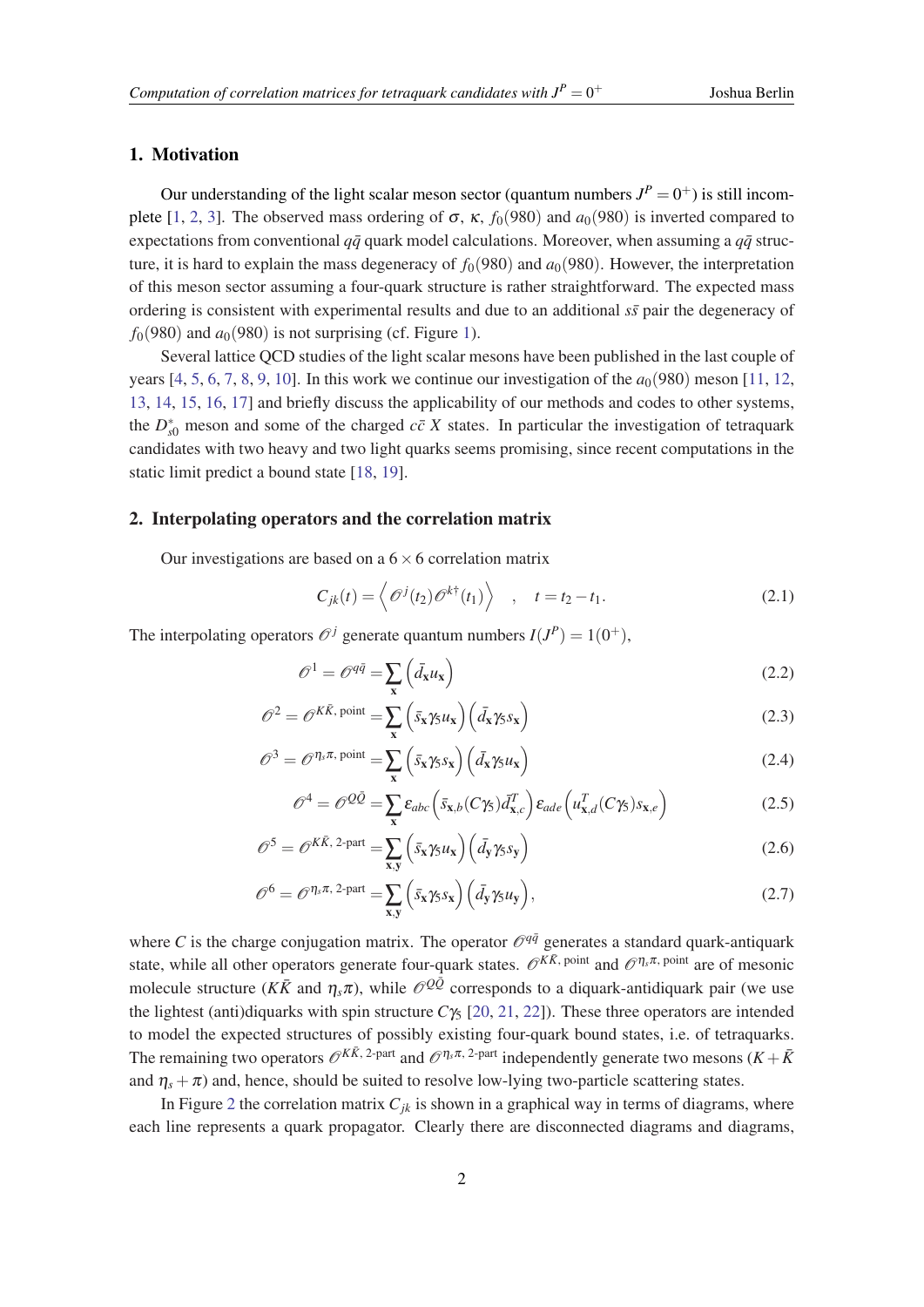<span id="page-2-0"></span>

Figure 1: Spectrum of light scalar mesons  $(J^P = 0^+)$ . Experimental results (left); Theoretical expectation within the conventional quark model ( $q\bar{q}$  structure) (center); Theoretical expectation assuming a four-quark structure (right).

where quarks propagate within a timeslice. Computing these diagrams precisely is very challenging (cf. section 3 and  $[17]$  $[17]$ ).

| $\begin{array}{c c} \hline \textbf{0} & \textbf{0} \\ \hline \textbf{0} & \textbf{0} \end{array}$                                                                                                                                                                                                                                                                                                                               | $-\frac{1}{C}$                                                                                                                                                                                                                                                                                                                                      |                                                                                                                                                                                                                                                                                                                               |                                             | $\frac{1}{\sqrt{2}}$ |                                                                                                                                                                                                                                                                                                                                                                                                                                              |
|---------------------------------------------------------------------------------------------------------------------------------------------------------------------------------------------------------------------------------------------------------------------------------------------------------------------------------------------------------------------------------------------------------------------------------|-----------------------------------------------------------------------------------------------------------------------------------------------------------------------------------------------------------------------------------------------------------------------------------------------------------------------------------------------------|-------------------------------------------------------------------------------------------------------------------------------------------------------------------------------------------------------------------------------------------------------------------------------------------------------------------------------|---------------------------------------------|----------------------|----------------------------------------------------------------------------------------------------------------------------------------------------------------------------------------------------------------------------------------------------------------------------------------------------------------------------------------------------------------------------------------------------------------------------------------------|
| $\frac{1}{\sqrt{1-\frac{1}{2}}}\frac{1}{\sqrt{1-\frac{1}{2}}}\frac{1}{\sqrt{1-\frac{1}{2}}}\frac{1}{\sqrt{1-\frac{1}{2}}}\frac{1}{\sqrt{1-\frac{1}{2}}}\frac{1}{\sqrt{1-\frac{1}{2}}}\frac{1}{\sqrt{1-\frac{1}{2}}}\frac{1}{\sqrt{1-\frac{1}{2}}}\frac{1}{\sqrt{1-\frac{1}{2}}}\frac{1}{\sqrt{1-\frac{1}{2}}}\frac{1}{\sqrt{1-\frac{1}{2}}}\frac{1}{\sqrt{1-\frac{1}{2}}}\frac{1}{\sqrt{1-\frac{1}{2}}}\frac{1}{\sqrt{1-\frac{$ | $\frac{1}{\sqrt{2}}$                                                                                                                                                                                                                                                                                                                                | $-\frac{1}{\sqrt{2}}$ $+\frac{1}{\sqrt{2}}$                                                                                                                                                                                                                                                                                   | $-\frac{1}{\sqrt{2}}$ $-\frac{1}{\sqrt{2}}$ |                      | $\frac{1}{\sqrt{2}}$                                                                                                                                                                                                                                                                                                                                                                                                                         |
|                                                                                                                                                                                                                                                                                                                                                                                                                                 | $\begin{picture}(150,10) \put(0,0){\line(1,0){10}} \put(15,0){\line(1,0){10}} \put(15,0){\line(1,0){10}} \put(15,0){\line(1,0){10}} \put(15,0){\line(1,0){10}} \put(15,0){\line(1,0){10}} \put(15,0){\line(1,0){10}} \put(15,0){\line(1,0){10}} \put(15,0){\line(1,0){10}} \put(15,0){\line(1,0){10}} \put(15,0){\line(1,0){10}} \put(15,0){\line($ | $\begin{picture}(120,115) \put(150,115){\line(1,0){155}} \put(150,115){\line(1,0){155}} \put(150,115){\line(1,0){155}} \put(150,115){\line(1,0){155}} \put(150,115){\line(1,0){155}} \put(150,115){\line(1,0){155}} \put(150,115){\line(1,0){155}} \put(150,115){\line(1,0){155}} \put(150,115){\line(1,0){155}} \put(150,11$ |                                             |                      |                                                                                                                                                                                                                                                                                                                                                                                                                                              |
|                                                                                                                                                                                                                                                                                                                                                                                                                                 | $\begin{array}{c c c c} \hline \cdot & \circ & \circ \\ \hline \downarrow & \circ & \circ \\ \hline \downarrow & \circ & \circ \end{array}$                                                                                                                                                                                                         | $\frac{1}{\sqrt{2}}$                                                                                                                                                                                                                                                                                                          |                                             |                      | $\frac{Q}{Q} \cdot \overline{Q} - \overline{Q} \cdot \overline{Q} \cdot \overline{Q} - \overline{Q} \cdot \overline{Q}$                                                                                                                                                                                                                                                                                                                      |
|                                                                                                                                                                                                                                                                                                                                                                                                                                 | $-\overline{\mathcal{Q}}$ $\overline{\mathcal{V}}$ $\overline{\mathcal{Q}}$                                                                                                                                                                                                                                                                         | $\sqrt{2}$                                                                                                                                                                                                                                                                                                                    |                                             |                      | $\frac{1}{\sqrt{2}}$                                                                                                                                                                                                                                                                                                                                                                                                                         |
|                                                                                                                                                                                                                                                                                                                                                                                                                                 |                                                                                                                                                                                                                                                                                                                                                     |                                                                                                                                                                                                                                                                                                                               |                                             |                      | $\frac{1}{\sqrt{1-\frac{1}{2}}} = \frac{1}{\sqrt{1-\frac{1}{2}}} = \frac{1}{\sqrt{1-\frac{1}{2}}} = \frac{1}{\sqrt{1-\frac{1}{2}}} = \frac{1}{\sqrt{1-\frac{1}{2}}} = \frac{1}{\sqrt{1-\frac{1}{2}}} = \frac{1}{\sqrt{1-\frac{1}{2}}} = \frac{1}{\sqrt{1-\frac{1}{2}}} = \frac{1}{\sqrt{1-\frac{1}{2}}} = \frac{1}{\sqrt{1-\frac{1}{2}}} = \frac{1}{\sqrt{1-\frac{1}{2}}} = \frac{1}{\sqrt{1-\frac{1}{2}}} = \frac{1}{\sqrt{1-\frac{1}{2}}}$ |

**Figure 2:** Diagrammatic representation of the  $6 \times 6$  correlation matrix  $C_{jk}$  containing the interpolating operators [\(2.2\)](#page-1-0) to ([2.7](#page-1-0)). The diagrams only reflect the spatial quark propagation. Even though elements with  $j, k \in \{2, 3, 4\}$  appear to be identical, they differ in their spin and color structures.

Note that the correlation matrix given in Eq.  $(2.1)$  $(2.1)$  is also suited to studying the  $D_{s0}^*$  meson, when replacing the quark flavors according to  $u \rightarrow s$ ,  $d \rightarrow c$  and  $s \rightarrow u$ , *d*. Similarly, one can explore certain charged charmed tetraquarks, when replacing  $s \rightarrow c$ .

## 3. Techniques to compute the correlation matrix elements

A number of diagrams of the correlation matrix shown in Figure 2 are challenging to compute, in particular disconnected diagrams or diagrams, where quarks propagate within a timeslice. Our strategy is to combine several standard techniques including (a) fixed-source propagators, (b) stochastic timeslice-to-all propagators, (c) the one-end trick and (d) sequential propagators (cf.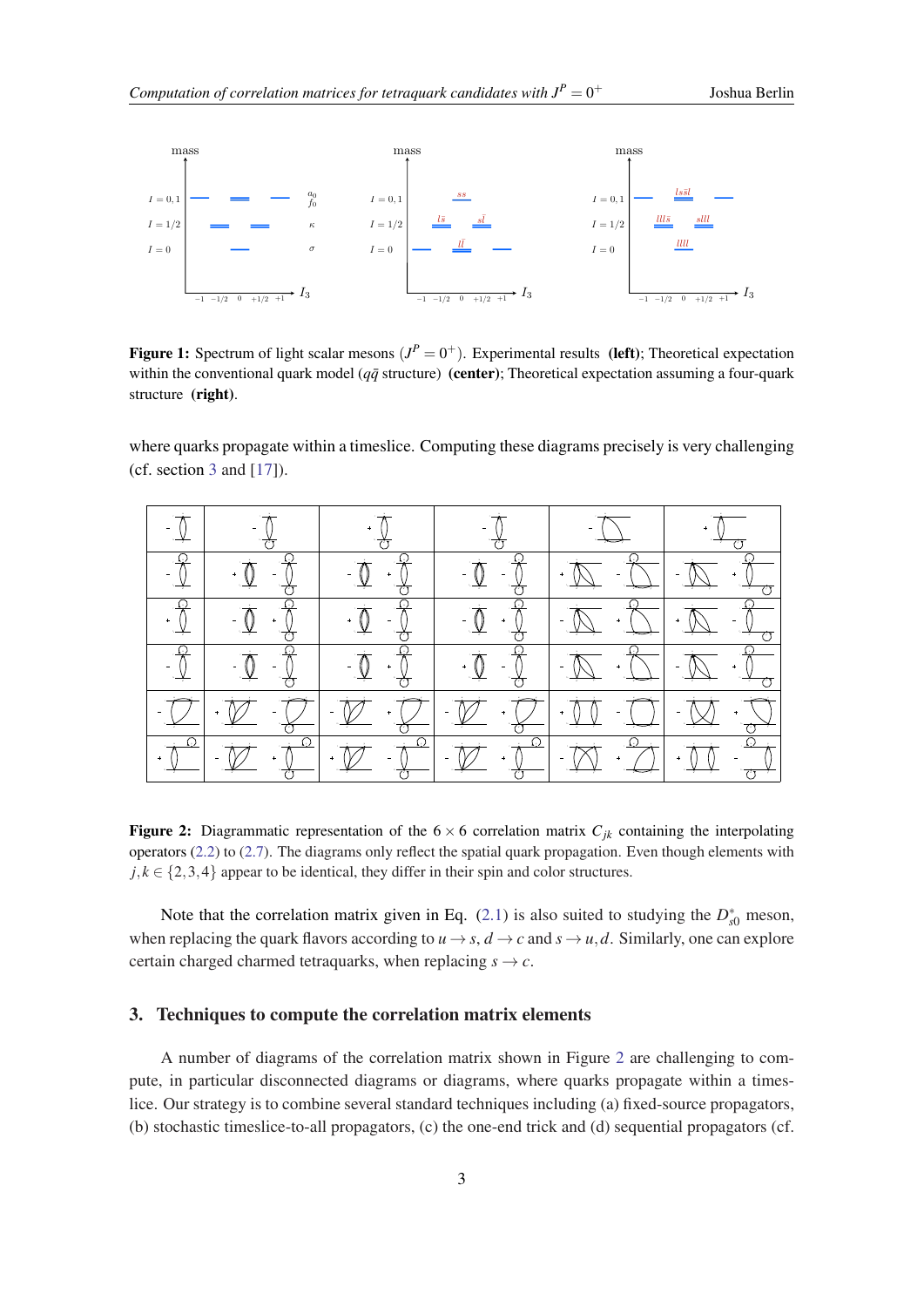<span id="page-3-0"></span>[[17\]](#page-6-0) and references therein). For most diagrams there are a couple of possibilities, where in many cases the most efficient combination with respect to the required HPC resources and the obtained statistical accuracy can only be identified after extensive numerical tests and/or analytical considerations. Examples dealing with  $C_{11}$  and the disconnected diagram of  $C_{46}$  can be found in [[17\]](#page-6-0). Below we briefly discuss another example, *C*15. A complete and detailed discussion of the full correlation matrix will be part of an upcoming publication.

The matrix element

$$
C_{15}(t) = -\left\langle \sum_{\mathbf{x}, \mathbf{y}, \mathbf{z}} \text{tr}\left( G^{s}(\mathbf{z}, t_{1}; \mathbf{y}, t_{1})^{\dagger} \gamma_{5} G^{u}(\mathbf{x}, t_{2}; \mathbf{z}, t_{1})^{\dagger} \gamma_{5} G^{d}(\mathbf{x}, t_{2}; \mathbf{y}, t_{1}) \right) \right\rangle \tag{3.1}
$$

(quark propagators are denoted by  $G<sup>q</sup>$ ) can e.g. be computed by combining the one-end trick and the technique of sequential inversions. The one-end trick realizes an implicit summation over a timeslice, which can be either at  $t_1$  (case (a)) or at  $t_2$  (case (b)),

(a): 
$$
-\langle \sum_{\mathbf{x},\mathbf{z}} \text{tr}\left(\frac{[\phi^s(z)\delta_{z_0,t_1}]^\dagger \gamma_5 G^u(\mathbf{x},t_2;\mathbf{z},t_1)^\dagger \gamma_5 \phi^d(x)\right)\rangle \rightarrow -\langle \sum_{\mathbf{x}} \text{tr}\left(\psi^{u/s}(x)^\dagger \gamma_5 \phi^d(x)\right)\rangle
$$
 (3.2)  
\n(b):  $-\langle \sum_{\mathbf{y},\mathbf{z}} \text{tr}\left(\phi^d(y)^\dagger \gamma_5 G^s(\mathbf{y},t_1;\mathbf{z},t_1) \gamma_5 \phi^u(z)\right)\rangle \rightarrow -\langle \sum_{\mathbf{y}} \text{tr}\left(\phi^d(y)^\dagger \gamma_5 \psi^{s/u}(y)\right)\rangle$  (3.3)

(cf. also Figure 3). At first glance both options seem to be equivalent. Note, however, that the computation of the sequential propagator (the blue lines in Figure 3), requires for case (a) only 2 inversions of the Dirac matrix, while for case (b)  $t_{\text{max}}/a + 1$  inversions are necessary to obtain  $C_{15}(t)$  for  $1 \le t \le t_{\text{max}}$ . Clearly, proceeding as in (a) is more efficient than proceeding as in (b).

seq. inversion



**Figure 3:** Two possibilities to compute  $C_{15}$  using the one-end trick and sequential propagators. Both methods show comparable errors, but method (b) requires with *t*/*a*+1 inversions a more computational effort.

#### 4. Numerical results

At the moment we are performing computations as described in section [2](#page-1-0), section [3](#page-2-0) and Ref. [\[17](#page-6-0)] using around 500 Wilson clover gauge link configurations with 2+1 dynamical quark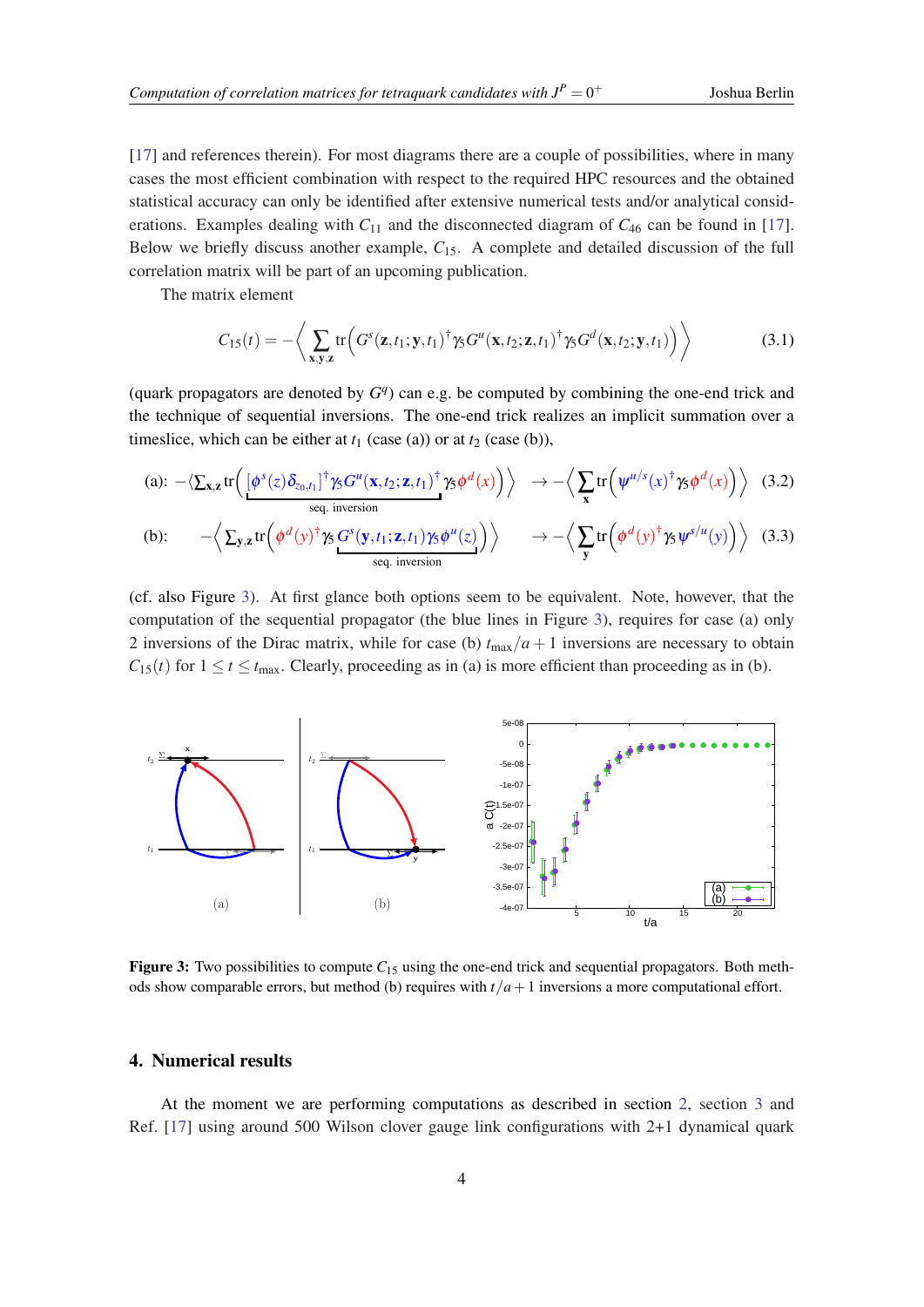<span id="page-4-0"></span>

Figure 4: (top left) Effective masses from the  $2 \times 2$  correlation matrix containing  $\mathscr{O}^{K\bar{K}$ , point and  $\mathscr{O}^{\eta_s \pi, \text{point}}$ . (top right) Effective masses from the  $4 \times 4$  correlation matrix containing additionally  $\mathcal{O}^{K\bar{K},2\text{-part}}$  and  $\mathcal{O}^{\eta_s \pi,2\text{-part}}$ . (The horizontal lines correspond to expected energies of the two-meson states  $K+\bar{K}$  and  $\eta_s+\pi$ , where both mesons are at rest and with one relative quantum of momentum.) (center left and right) Squared eigenvector components obtained from the  $4 \times 4$  correlation matrix. (bottom) Effective masses from the 5  $\times$  5 correlation matrix containing additionally  $\mathcal{O}^{Q\bar{Q}}$ .

flavors generated by the PACS-CS collaboration [\[23\]](#page-6-0). The lattice size is  $32<sup>3</sup> \times 64$ , the lattice spacing  $a \approx 0.09$  fm and the light  $u/d$  quark mass corresponds to  $m_\pi \approx 300$  MeV. Since computations are ongoing and statistical accuracy is currently rather limited, we neglect in a first analysis diagrams of the correlation matrix, where quarks propagate within a timeslice, e.g. the diagram shown in Figure [3](#page-3-0) and all diagrams with closed quark loops. Consequently,  $C_{1i} = C_{i1} = 0$  for  $j = 2, ..., 6$ , i.e. the correlation matrix shown in Figure [2](#page-2-0) is reduced to a  $5 \times 5$  matrix containing the interpolating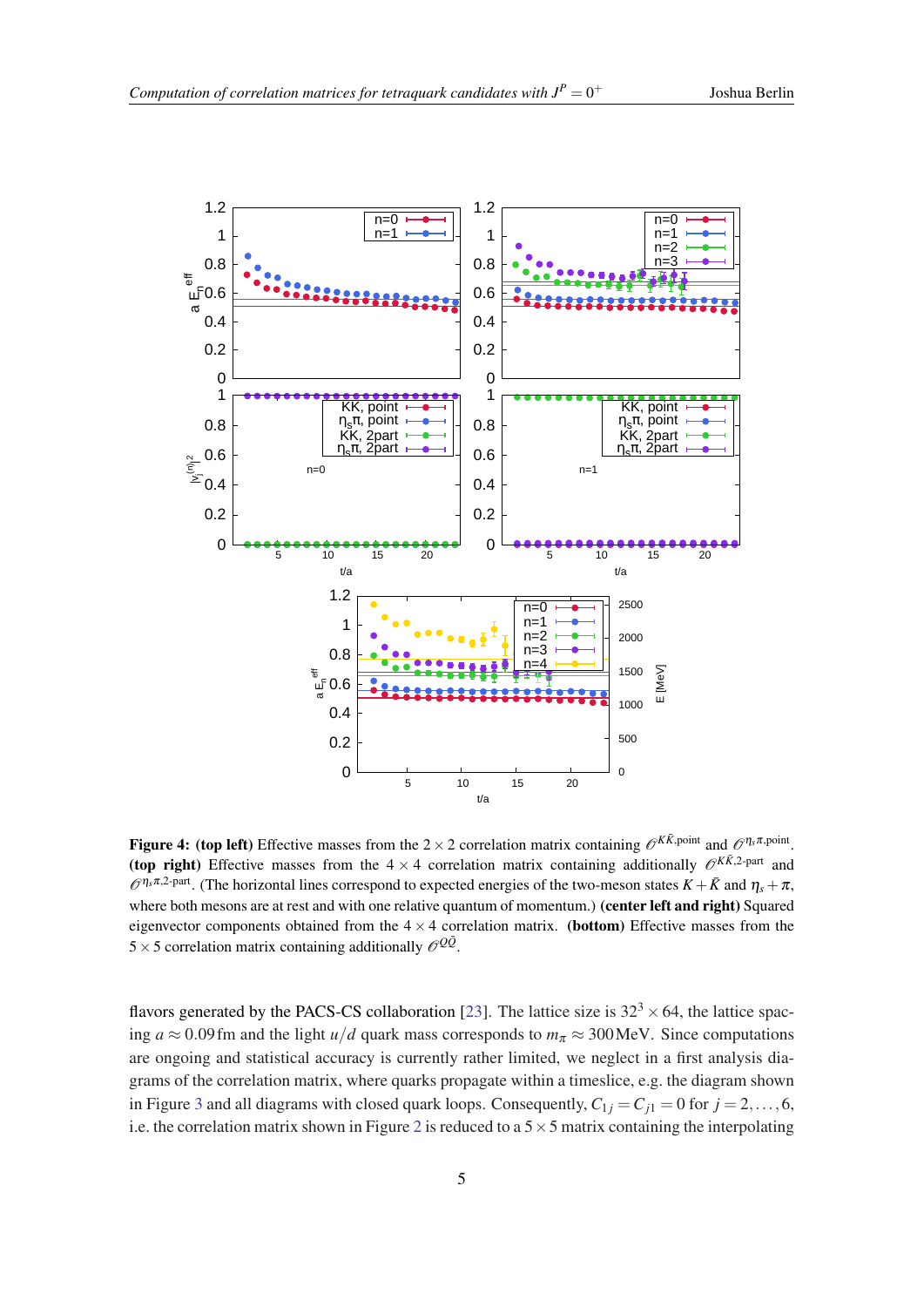operators  $\mathcal{O}^2, \ldots, \mathcal{O}^6$ .

We determine effective masses  $E_n^{\text{eff}}$  and corresponding eigenvectors  $\mathbf{v}_n$  by solving the standard generalized eigenvalue problem

$$
C(t)\mathbf{v}_n(t,t_r) = \lambda_n(t,t_r)C(t_r)\mathbf{v}_n(t,t_r) \quad , \quad E_n \stackrel{t \text{ large}}{=} E_n^{\text{eff}}(t,t_r) = \frac{1}{a}\ln\left(\frac{\lambda_n(t,t_r)}{\lambda_n(t+a,t_r)}\right) \tag{4.1}
$$

with  $t_r = a$ .

Effective masses from the  $2 \times 2$  correlation matrix containing only the mesonic molecule operators  $\mathcal{O}^{K\bar{K}$ , point and  $\mathcal{O}^{\eta_s\pi}$ , point are shown in Figure [4](#page-4-0) (top left). There are two states at around 1 GeV, i.e. roughly consistent with the expected mass of the  $a<sub>0</sub>(980)$  meson [\[24](#page-6-0)] as well as with the two-meson states  $K + \bar{K}$  and  $\eta_s + \pi$  in our lattice setup.

Similarly, effective masses from the  $4 \times 4$  correlation matrix containing additionally the twomeson operators  $\mathcal{O}^{K\bar{K},2\text{-part}}$  and  $\mathcal{O}^{\eta_s\pi,2\text{-part}}$  are shown in Figure [4](#page-4-0) (top right). The same two low-lying states around 1GeV are obtained, but the corresponding plateaus are reached at smaller temporal separations *t* and exhibit less statistical fluctuations. The energies of the second and third excitations are significantly larger, consistent with the expected energies of two-meson states with one relative quantum of momentum. This indicates that the two low-lying states are of two-meson type, i.e. neither of the two corresponds to a bound four-quark state, which can be identified with the  $a_0(980)$  meson. This is further supported by the squared eigenvector components of  $\mathbf{v}_0$  and  $\mathbf{v}_1$ obtained from the  $4 \times 4$  $4 \times 4$  correlation matrix, which are also shown in Figure 4 (center left and right).

Results of an analogous analysis of a  $5 \times 5$  correlation matrix containing also the diquarkantidiquark operator  $\mathcal{O}^{Q\bar{Q}}$  are shown in Figure [4](#page-4-0) (bottom). Since no additional state at around 1GeV appears, the conclusions are essentially the same as for the 4×4 correlation matrix: *It thus seems that when neglecting quark propagation within a timeslice, and given the unphysical value of the pion mass we are investigating, the a*0(980) *meson is not a rather stable four-quark state of mesonic molecule or diquark-antidiquark type.* (Cf. also [\[12](#page-6-0)] for a more detailed very similar discussion.)

## Acknowledgments

M.W. and J.B. acknowledge support by the Emmy Noether Programme of the DFG (German Research Foundation), grant WA 3000/1-1. The work of M.G. was supported by the European Commission, European Social Fund and Calabria Region, that disclaim any liability for the use that can be done of the information provided in this paper.

This work was supported in part by the Helmholtz International Center for FAIR within the framework of the LOEWE program launched by the State of Hesse.

Computations have been performed using the Chroma software library [[25](#page-6-0)]. Calculations on the LOEWE-CSC high-performance computer of Johann Wolfgang Goethe-University Frankfurt am Main were conducted for this research. We would like to thank HPC-Hessen, funded by the State Ministry of Higher Education, Research and the Arts, for programming advice.